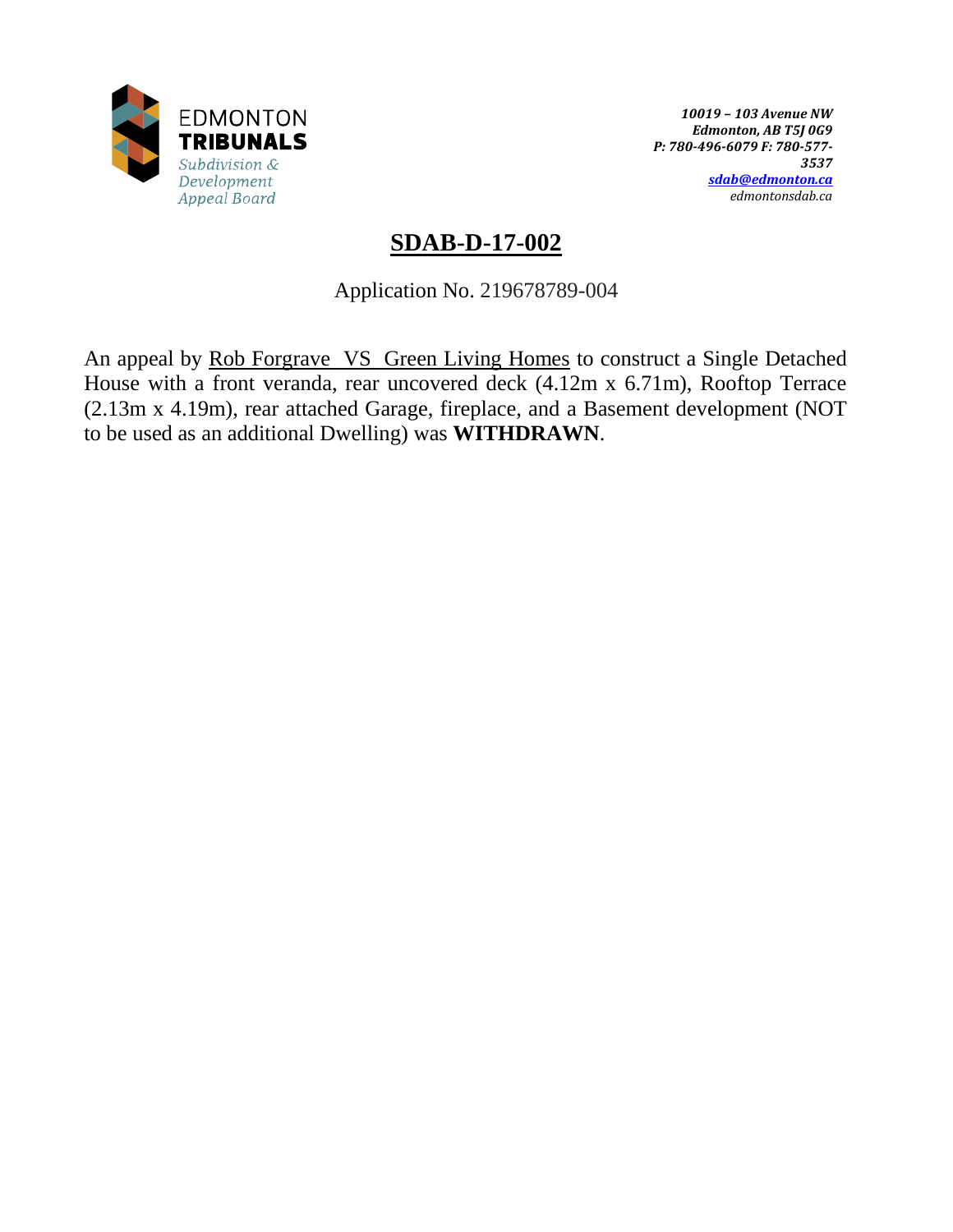

Date: January 17, 2017 Project Number: 231692613-001 File Number: SDAB-D-17-003

# **Notice of Decision**

[1] The Subdivision and Development Appeal Board ("the Board") at a hearing on November 23, 2016, made and passed the following motion:

> "That the hearing for Project No. 231692613-001 be scheduled for January 4 or 5, 2017."

[2] On January 5, 2017, the Subdivision and Development Appeal Board heard an appeal that was filed on **November 8, 2016**. The appeal concerned the decision of the Development Authority, issued on October 20, 2016, to approve the following development:

> **Change the Use of a Restaurant to a Pawn Store, a Secondhand Store and a Professional, Financial and Office Support Service, and to construct interior alterations. (Cash Canada).**

- [3] The subject property is on Plan 4128HW Blk 38 Lot 12, located at 12225 118 Avenue NW, within the CB1 Low Intensity Business Zone. The West Ingle Area Redevelopment Plan applies to the subject property.
- [4] The following documents were received prior to the hearing and form part of the record:
	- A copy of the West Ingle Area Redevelopment Plan (West Ingle ARP);
	- A copy of the Development Permit application with attachments, proposed plans, and the approved Development Permit;
	- The Development Officer's written submission;
	- The Respondent's written submission;
	- A letter of support from the property owner of the subject site;
	- The Appellants written submissions; and
	- A letter of opposition.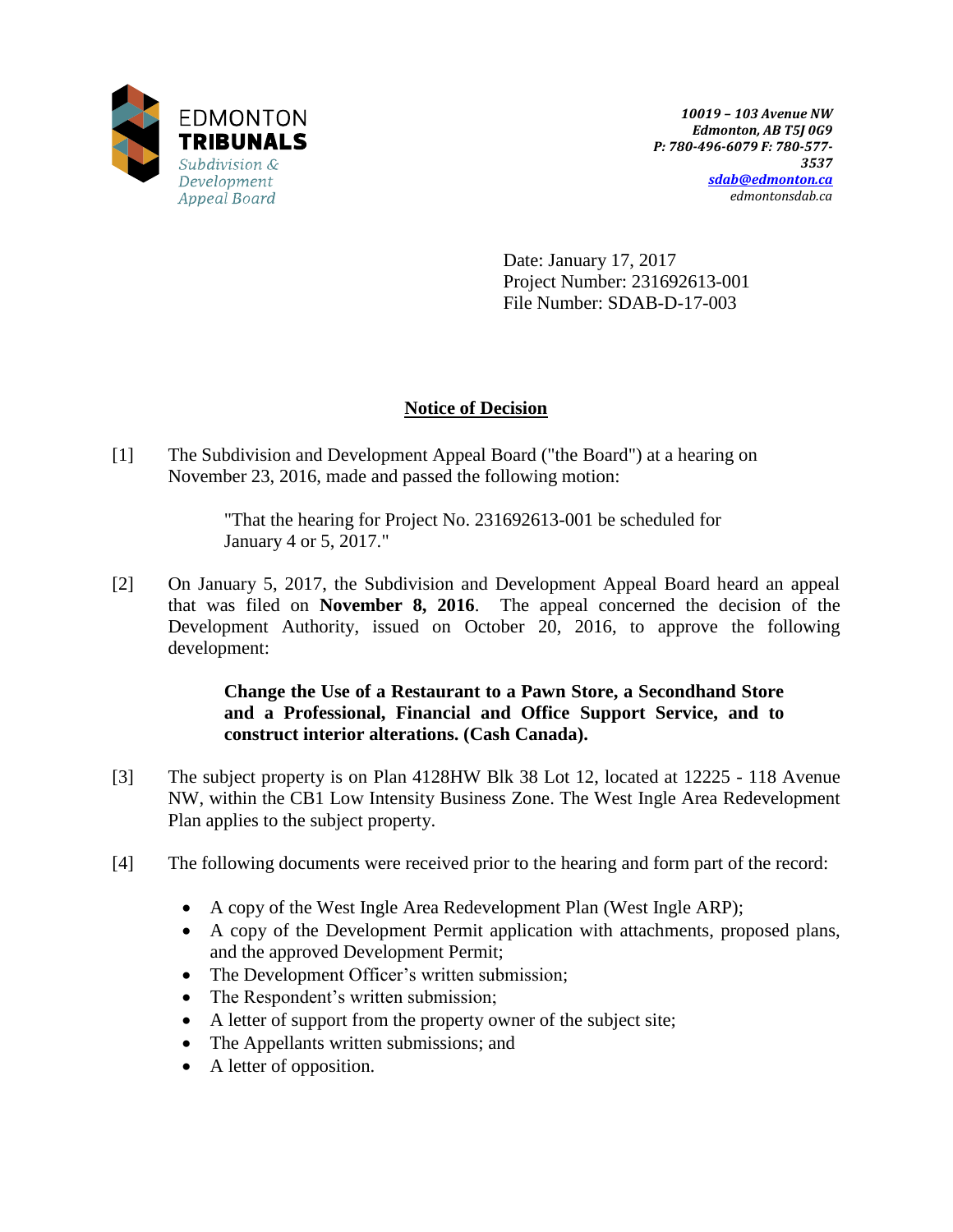### **Preliminary Matters**

- [5] At the outset of the appeal hearing, the Presiding Officer confirmed with the parties in attendance that there was no opposition to the composition of the panel.
- [6] The Presiding Officer outlined how the hearing would be conducted, including the order of appearance of parties, and no opposition was noted.
- [7] The appeal was filed on time, in accordance with section 686 of the *Municipal Government Act*, RSA 2000, c M-26.

#### **Summary of Hearing**

- *i) Position of the first Appellant, Mr. M. Monaghan, representing Loan Star Jewellery & Loans*
- [8] Mr. Monaghan has owned Loan Star Jewellery & Loans since 2010 and that business has existed at the lot adjacent to the subject Site since 2004.
- [9] He is not upset about Pawn Stores opening up in the area but he is concerned about a Pawn Store opening up on the adjacent property to his.
- [10] In his opinion, the applicants of the proposed development should have discussed their application with the surrounding businesses and residents as it is a Discretionary Use.
- [11] He indicated that there are 7 Secondhand Store businesses in a 5 block radius and 14 Secondhand Store businesses within a 2 kilometre radius.
- [12] He is opposed to the payday loans aspect of the proposed development which in his view, does not serve the neighbourhood.
- [13] With respect to questions from the Board, Mr. Monaghan provided the following:
	- a. In his opinion his concerns relate to both planning and economic issues.
	- b. He understands that the Secondhand Stores and Pawn Stores Overlay of the *Edmonton Zoning Bylaw* does not apply to the subject Site, but he hopes in the future it will apply city-wide.
	- c. He agreed with the Board that the payday loans aspect of the proposed development is a Permitted Use in the CB1 Low Intensity Business Zone (CB1 Zone).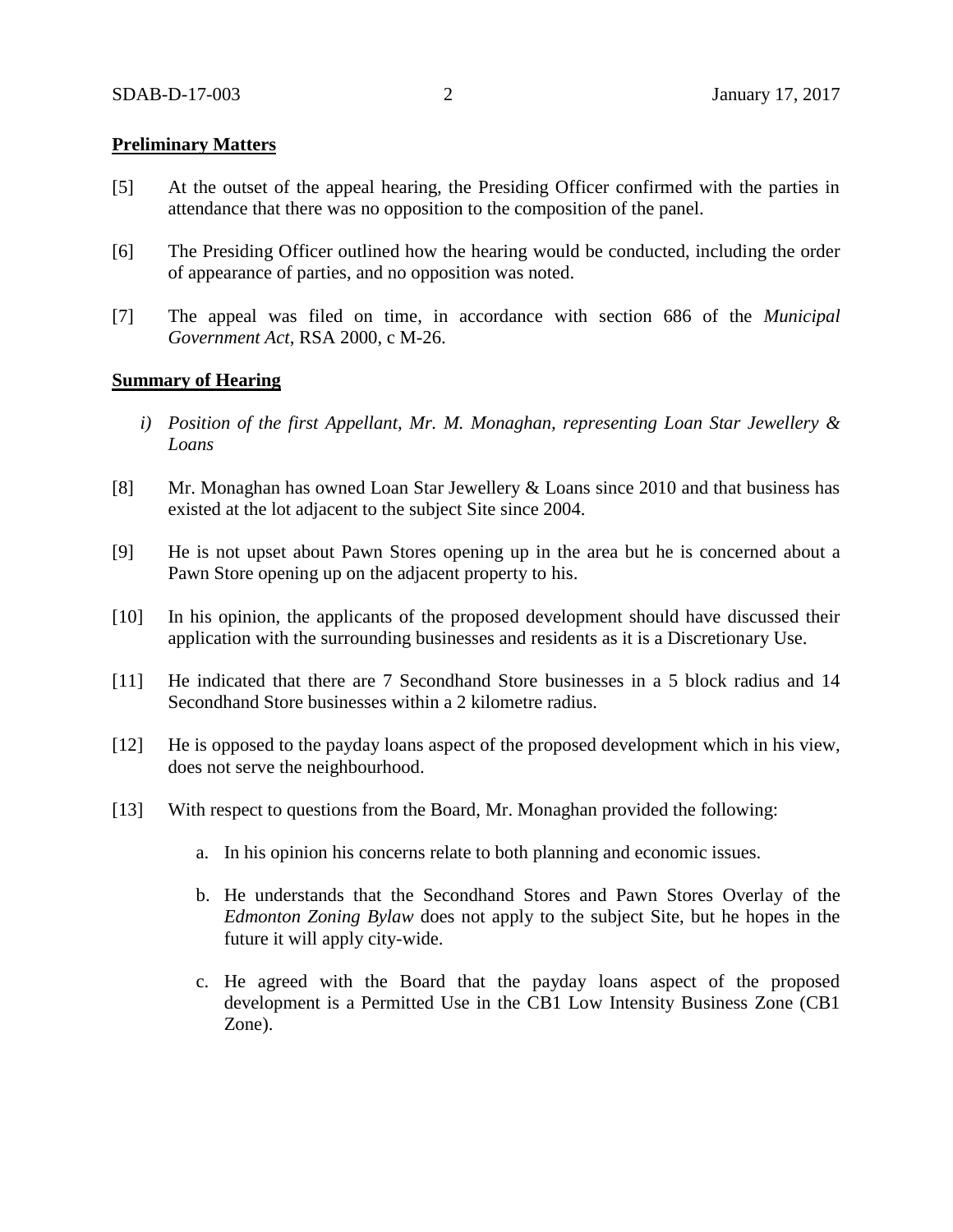- d. Although the West Ingle ARP does not specifically discourage payday loans, Secondhand Stores, and Pawn Stores, in his view, the Discretionary nature of the businesses warranted a more detailed review of the application by the Development Officer.
- [14] Mr. Monaghan reiterated that the applicants of the proposed development should have consulted with the neighbourhood. He indicated that the previous owner of Loan Star Jewellery & Loans consulted with the neighbourhood before he applied for his business.
	- *ii) Position of the second Appellant, Ms. M-L Polydore, representing the Inglewood Business Association*
- [15] Ms. Polydore referenced her documentation and summarized the purpose of the Inglewood Business Revitalization Zone (BRZ). She indicated that she was speaking on behalf of the Inglewood Business Association.
- [16] In her opinion, the proposed Uses are detrimental to a community. The addition of the proposed business does not add to the business mix to serve the neighbourhood.
- [17] She referenced articles which analyzed crime statistics from three major American cities in support of her view that the three proposed Uses contribute to an increase in crime.
- [18] She indicated that there are already Pawn Store-type businesses in the immediate area that are within walking distance of each other.
- [19] The goal of their BRZ is to provide a healthy, balanced, and diverse business community.
- [20] She referenced the BRZ Logic Model from her documentation and indicated that perception of safety is connected to the health of a community.
- [21] Their BRZ has heavily invested financially to the neighbourhood to enhance the beautification, walkability, sustainability, and livability of the community.
- [22] She reiterated that their goal is to curb the negative impact that the proposed Uses bring to a neighbourhood.
- [23] With respect to questions from the Board, Ms. Polydore provided the following:
	- a. She is not necessarily against the business aspect of the proposed development, but in her view, there are too many businesses that are similar to the proposed development.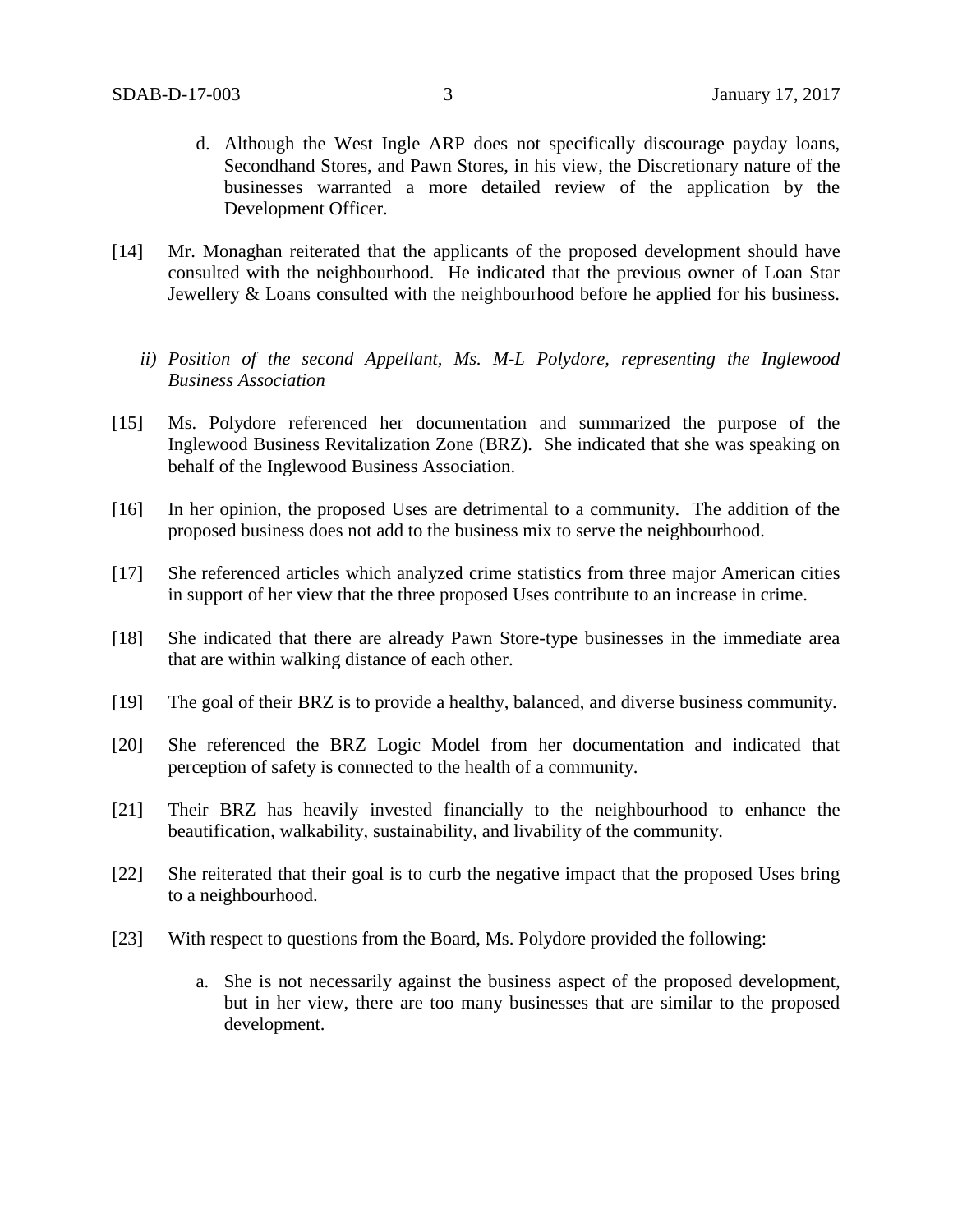- b. She understands that there is currently no provision in the *Edmonton Zoning Bylaw* that prohibits the Uses of the proposed development but she hopes this will change in the future.
- c. The Board clarified that payday loans aspect of the proposed development is part of Professional, Financial and Office Support Service, a Permitted Use and the applicant has a right to operate that Use in the CB1 Zone.
- d. She could not provide the Board with evidence that existing Secondhand Stores and Pawn Stores contribute to crime to the immediate neighbourhood and the City of Edmonton.
- e. She indicated that the 97 signatures opposed to the proposed development were provided from the Prince Charles Community League (Prince Charles CL) website.
- f. Although none of the signatures provided their address, in her view they most likely live in the surrounding neighbourhood since the petition was posted to the Prince Charles CL's website.
- g. She confirmed that the six signatures in opposition were obtained by the Inglewood Business Association and they were businesses in the neighbourhood.
- h. She confirmed that their BRZ did not have any signatures from their members.
- [24] Ms. Polydore indicated that although the Board cannot change the Bylaws she hopes the Board considers the people in the neighbourhood.
	- *iii) Position of an Affected Business owner, Mr. M. Tellier of Tire Craft*
- [25] Mr. Tellier indicated that he understands it is reasonable for a property owner to want a new tenant to occupy their space.
- [26] The business community in the immediate and surrounding area is not enthusiastic about another Pawn Store type business in the area.
- [27] He confirmed that there have been no negative impacts from the existing Pawn Storetype businesses in the area.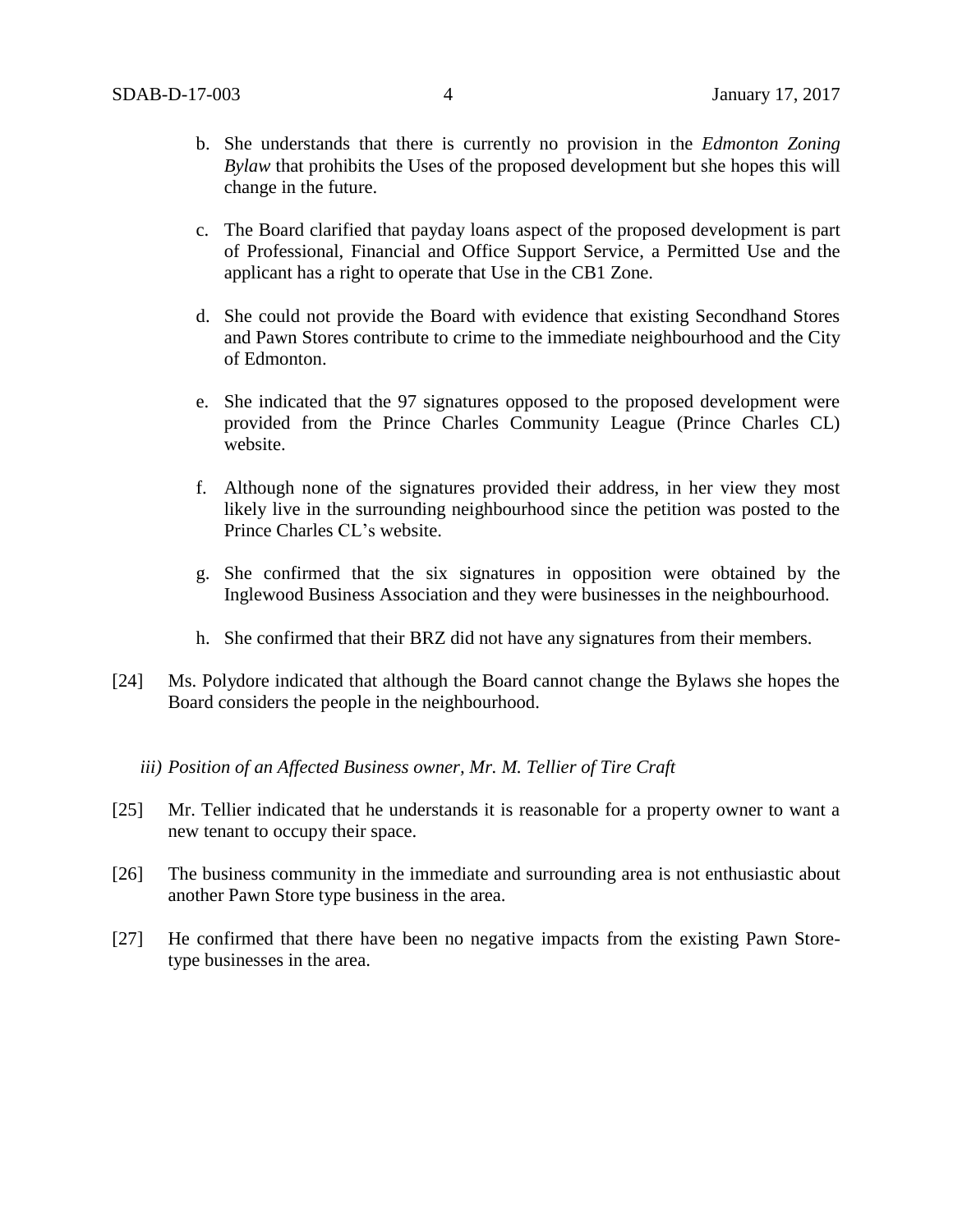- [28] Although he is disappointed that another Pawn Store type business will occupy the vacant space, if they obtain approval then they will be welcome in their business community.
	- *iv) Position of an Affected Property owner, Mr. C. Norm*
- [29] Mr. Norm has lived in the Prince Charles neighbourhood for 32 years and he was a past president for the Prince Charles CL.
- [30] He first heard of the proposed development through the Edmonton Journal.
- [31] He discussed the proposed development with the current President of the Prince Charles CL and other members and they determined that they are not in favour of another Pawn Store business in the neighborhood.
- [32] They did not have time to canvass the neighbourhood and provide a petition.
- [33] He understands that the proposed development complies with the current Bylaws, but they prefer a more family oriented business like a restaurant.
	- *v) Position of the Development Officer, Mr. Adams*
- [34] Mr. Adams confirmed that a payday loan business is a Professional, Financial and Office Support Use, which is a Permitted Use in the CB1 Zone.
- [35] He confirmed that there is a Secondhand Stores and Pawn Stores Overlay in the *Edmonton Zoning Bylaw* but it does not apply to the subject Site.
- [36] He confirmed that there are no special regulations on proliferation and separation distances for the Uses of the proposed development.
- [37] He referenced page 69 and 70 of the West Ingle ARP and confirmed that the Uses of the proposed development are not included in the list of discouraged Uses in the West Ingle ARP. He indicated that the list of discouraged Uses seem related to Automobile Uses and parking and noise impacts.
- [38] He indicated that the proposed development creates a reduction in parking requirements compared to the previous Restaurant Use.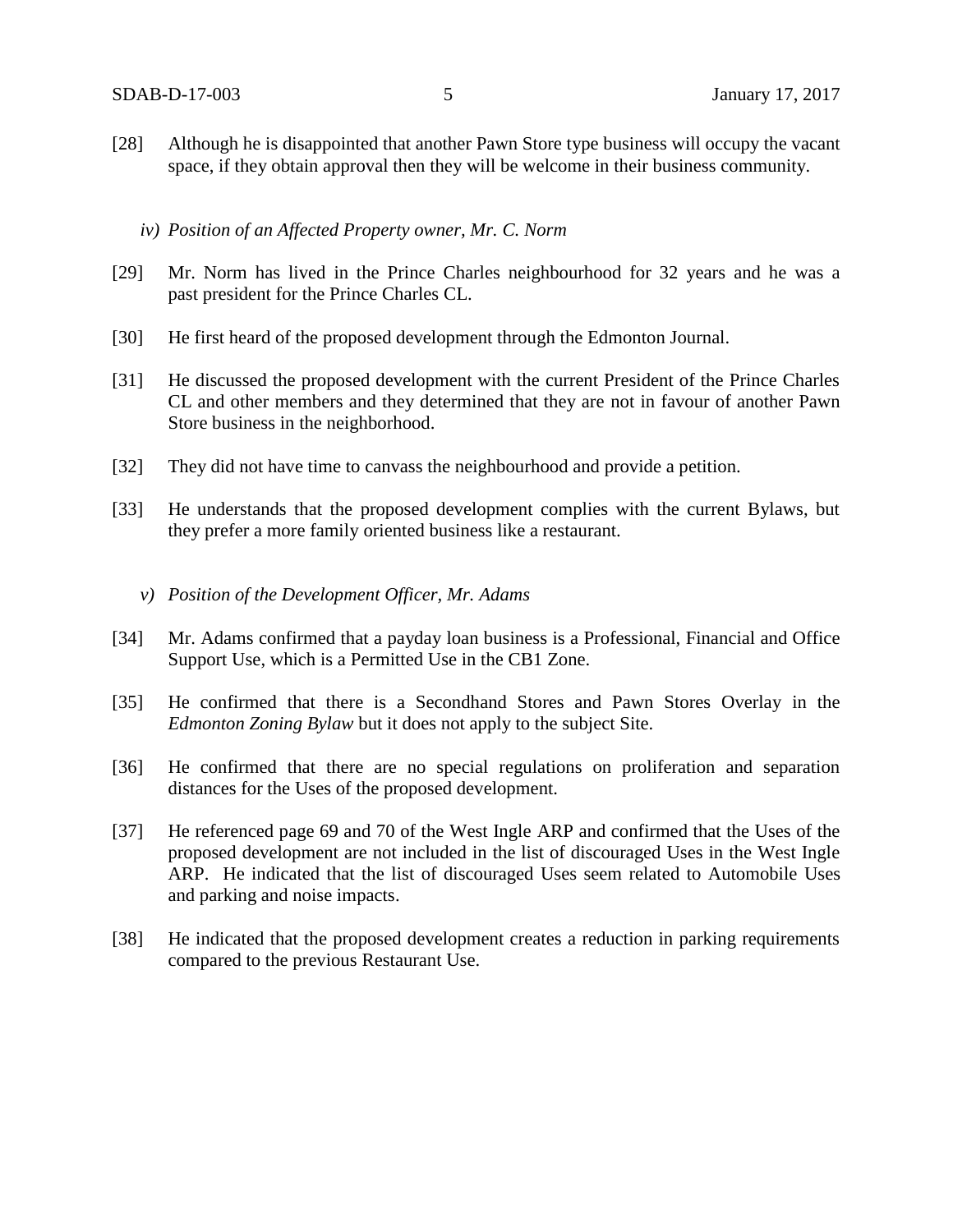- [39] He indicated that nuisance issues on page 69 and page 70 of the West Ingle ARP are related to traffic issues.
- [40] With regard to the articles submitted by the Inglewood Business Association on major American cities and crime, he reiterated that payday loans are a Permitted Use and City Council has determined that this Use is allowed to operate on the subject Site.
- [41] He indicated that his decisions are based on planning issues and not moral issues.
- [42] In his opinion, this proposed development did not warrant any special conditions based on potential crime.
- [43] With regard to the BRZ objectives to limit payday loans, he indicated that City Council would have to enshrine those objectives into the *Edmonton Zoning Bylaw* or Statutory Plans for them to be considered.
- [44] He indicated that crime is taken into consideration in the *Edmonton Zoning Bylaw*. Crime Prevention Through Environmental Design (CPTED) criteria is considered for Uses such as Body Rub Centres. A Development Officer can request a CPTED report if there are specific and compelling reasons to do so.
- [45] He is not aware of any City of Edmonton report that links Pawn Stores to crime.
	- *vi) Position of the Respondents, Ms. M. Jhamb, Mr. M. Rowsell, and Mr. M. Wicklund representing Cash Canada*
- [46] They referenced their documentation to demonstrate the objectives of Cash Canada.
- [47] Cash Canada is not comparable to a payday loan. Their proposed development is Pawn Store oriented.
- [48] In their view, food and restaurant businesses constantly closing and leaving the subject Site show that it is not a favorable location for this type of business.
- [49] In their view, empty buildings create more crime.
- [50] Their business will be a long term investment for this location.
- [51] Secondhand Store businesses like Value Village are good for neighbourhoods and provide families with affordable options. In their view, their business will be beneficial for the neighbourhood.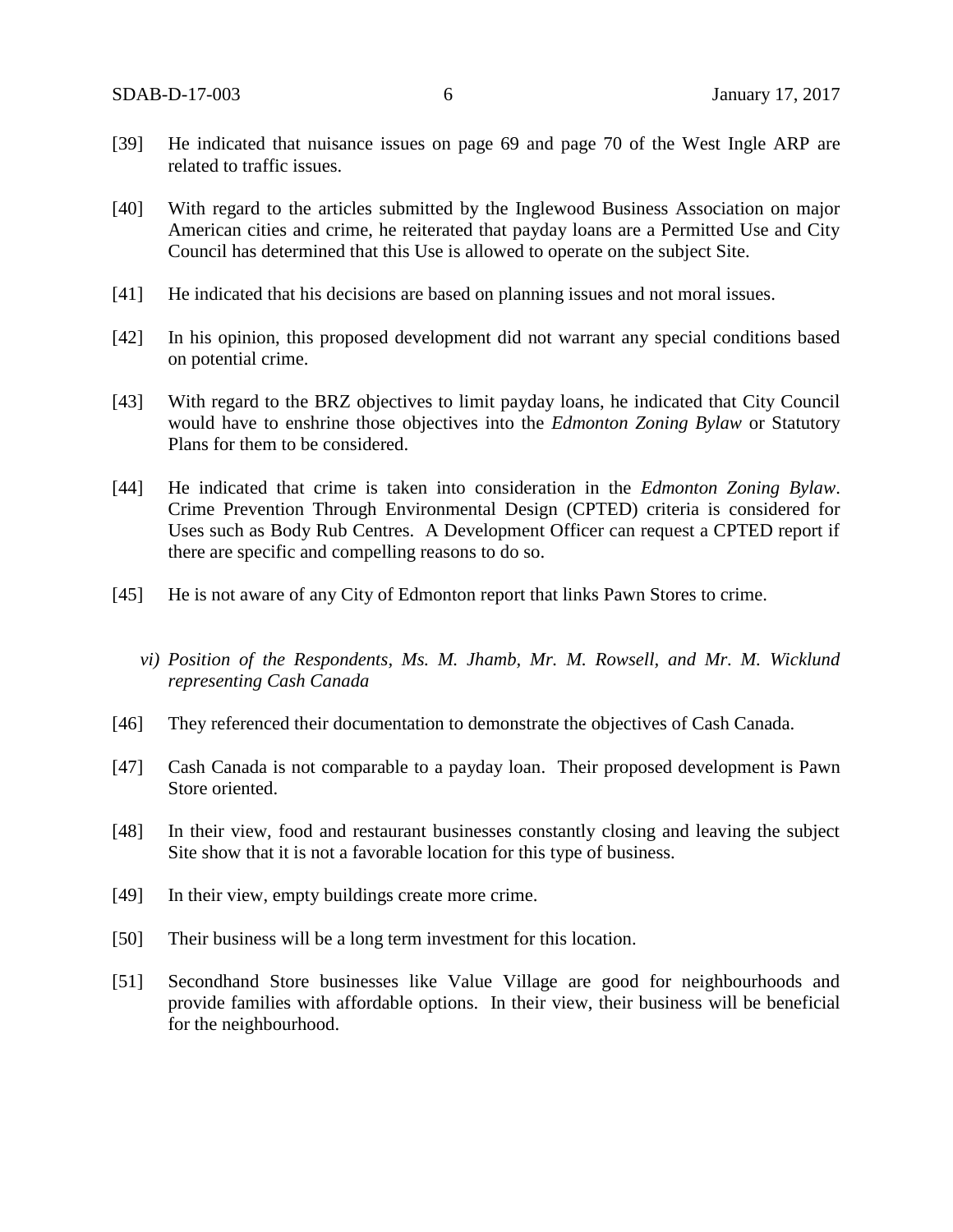- [52] They have not seen any evidence from the Appellants that connect their proposed development to impacting the neighbourhood negatively.
- [53] Some areas around NAIT have up to seven Pawn Stores on the same street and in their view; there have been no negative issues with regard to that high concentration.
- [54] They indicated that the subject Site is surrounded by a Secondhand Store, a Tire Store and a Restaurant.
- [55] They reiterated that there is no evidence presented to show that their proposed development will bring crime into the area and in their opinion there is no saturation point on the number of Pawn Store type businesses in the area. They reiterated that their business will positively contribute to the neighbourhood.

*vii) Rebuttal of the first Appellant, Mr. Monaghan*

- [56] He reiterated that there are several other Secondhand Stores in the area.
- [57] He does not understand why the applicants would want to move into the subject Site when his existing Pawn Store is immediately adjacent to the proposed development.

#### *viii) Rebuttal of the second Appellant, Ms. Polydore*

[58] She reiterated that there are too many Secondhand Store type businesses in the area.

#### **Decision**

- [59] The appeal is **DENIED** and the decision of the Development Authority is **CONFIRMED**. The development is **GRANTED** as approved by the Development Authority, subject to the following **CONDITIONS**:
	- 1. All required parking and loading facilities shall only be used for the purpose of accommodating the vehicles of clients, customers, employees, members, residents or visitors in connection with the building or Use for which the parking and loading facilities are provided, and the parking and loading facilities shall not be used for driveways, access or egress, commercial repair work, display, sale or storage of goods of any kind. (Reference Section 54.1.1.c).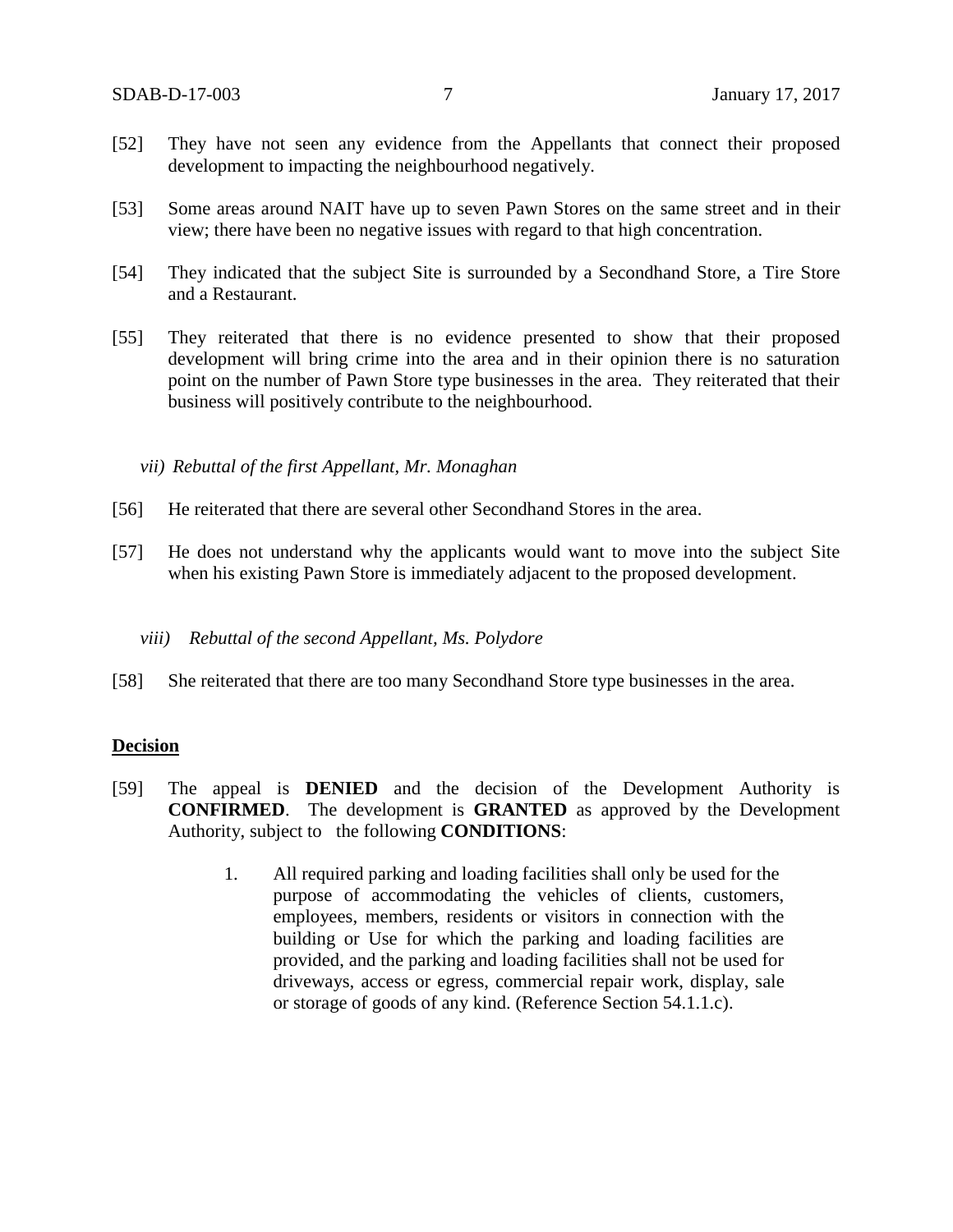2. Any outdoor lighting for any development shall be located and arranged so that no direct rays of light are directed at any adjoining properties, or interfere with the effectiveness of any traffic control devices. (Reference Section 51).

## **Reasons for Decision**

- [60] A portion of the proposed development is a Professional, Financial and Office Support Service, which is a Permitted Use in the CB1 Low Intensity Business Zone. The other part of the proposed development is a Pawn Store and a Secondhand Store, which are both Discretionary Uses in the CB1 Low Intensity Business Zone. No variances to the applicable development regulations are required.
- [61] The Board finds that the proposed development fully complies with the *Edmonton Zoning Bylaw* and the West Ingle ARP.
- [62] The Board acknowledges that a Secondhand Stores and Pawn Stores Overlay exists within the *Edmonton Zoning Bylaw*. However, the Board notes that Overlay is not applicable to the subject Site.
- [63] The proposed development complies with the West Ingle ARP for the following reasons:
	- a. The proposed Uses are not applicable to the list of Uses discouraged in the CB1 District.
	- b. The subject Site is zoned for commercial Uses such as the proposed development.
	- c. The Board finds that there is sufficient on-site parking and no traffic nuisance issues related to the proposed Uses.
- [64] The Board finds that the majority of the concerns addressed by the Appellants and the neighbours who attended in opposition centred on business competition, economic, and social issues. It is not within the Board's purview to consider issues that are not planning related.
- [65] The Board notes that the second Appellant and the Business owner who attended in opposition both indicated that the existing Pawn Store / Secondhand Store businesses in the area have not contributed to crime in the area. Based on the totality of evidence, the Board cannot conclude that there is any planning reason to refuse this proposed development.
- [66] The Board heard evidence that there is one other Pawn Store in the immediate area and Pawn Stores and Secondhand Stores in the surrounding neighbourhoods. The Board finds that this is an indicator that this proposed development is reasonably compatible with the neighbourhood generally.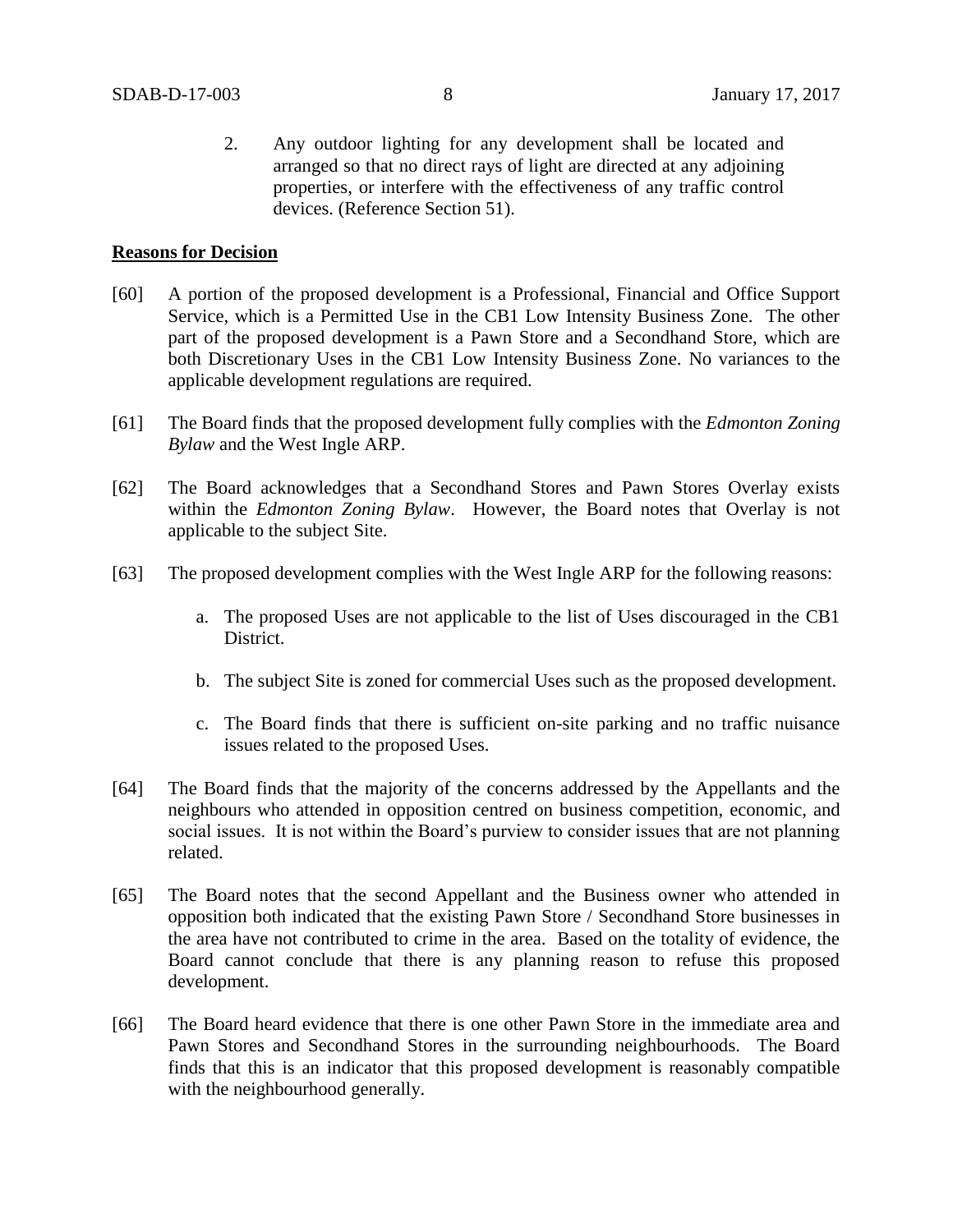[67] Based on the above, it is the opinion of the Board that the proposed development is reasonably compatible with surrounding uses. Furthermore, it will not unduly interfere with the amenities of the neighbourhood, nor materially interfere with or affect the use, enjoyment or value of neighbouring parcels of land.

RSG

Mr. B. Gibson, Presiding Officer Subdivision and Development Appeal Board